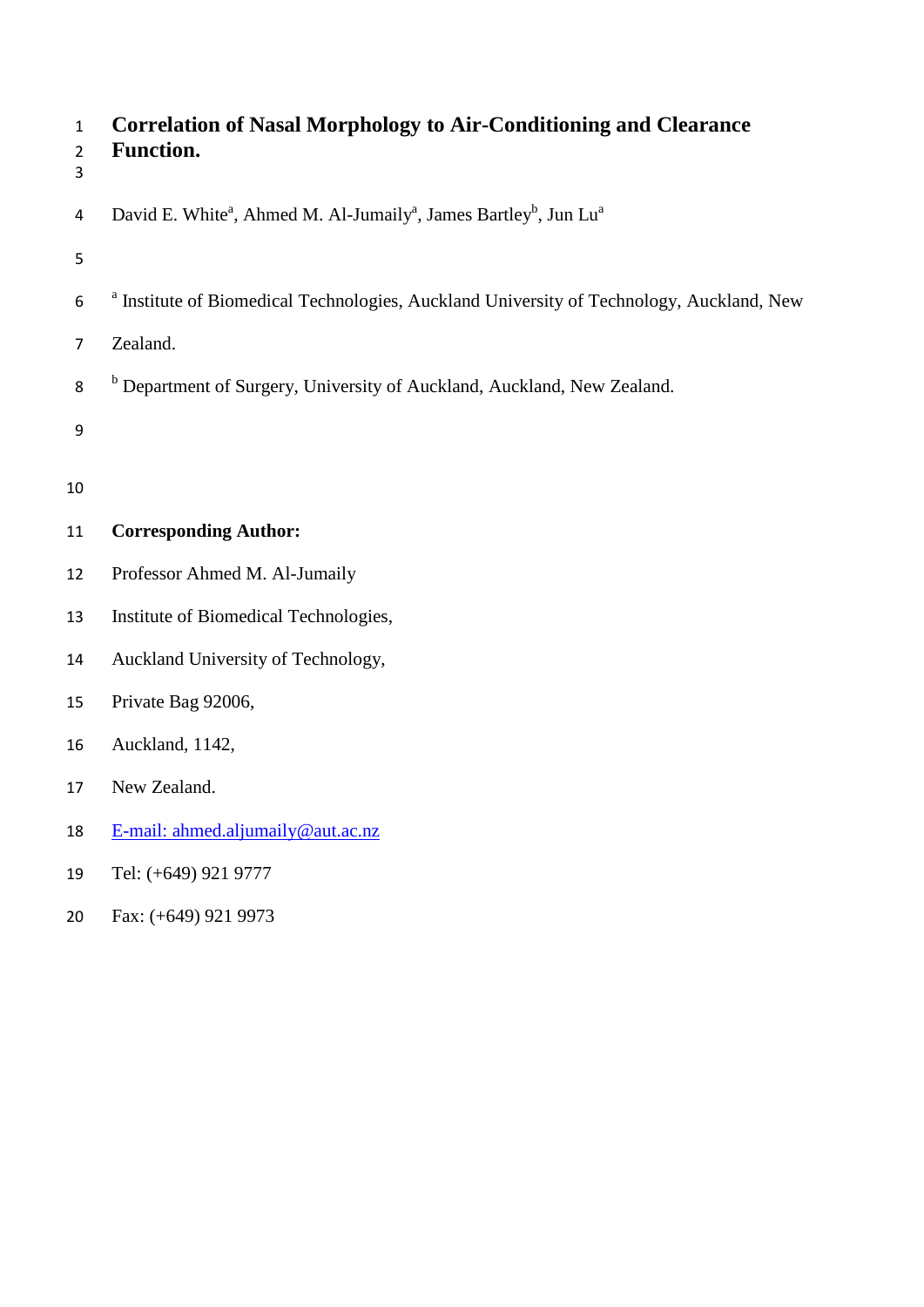## **ABSTRACT**

 Nasal morphology plays an important functional role in the maintenance of upper airway health. Identification of functional regions, based on morphological attributes, assists in correlating location to primary purpose. The effects of morphological variation on heat and water mass transport in congested and patent nasal airways were investigated by examining nasal cross-sectional MRI images from 8 healthy subjects. This research confirms the previous identification of functional air-conditioning regions within the nose. The first is the anterior region where the morphology prevents over-stressing of tissue heat and fluid supply near the nares. The second is the mid region where low flow velocity favours olfaction and particle deposition. The third is the posterior region which demonstrates an increase in heat and water mass flux coefficients to compensate for rising air humidity and temperature. Factors identified within the congested airway that favour enhanced mucocillary clearance were also identified.

# **KEYWORDS**

nasal morphology, convection coefficient, hydraulic diameter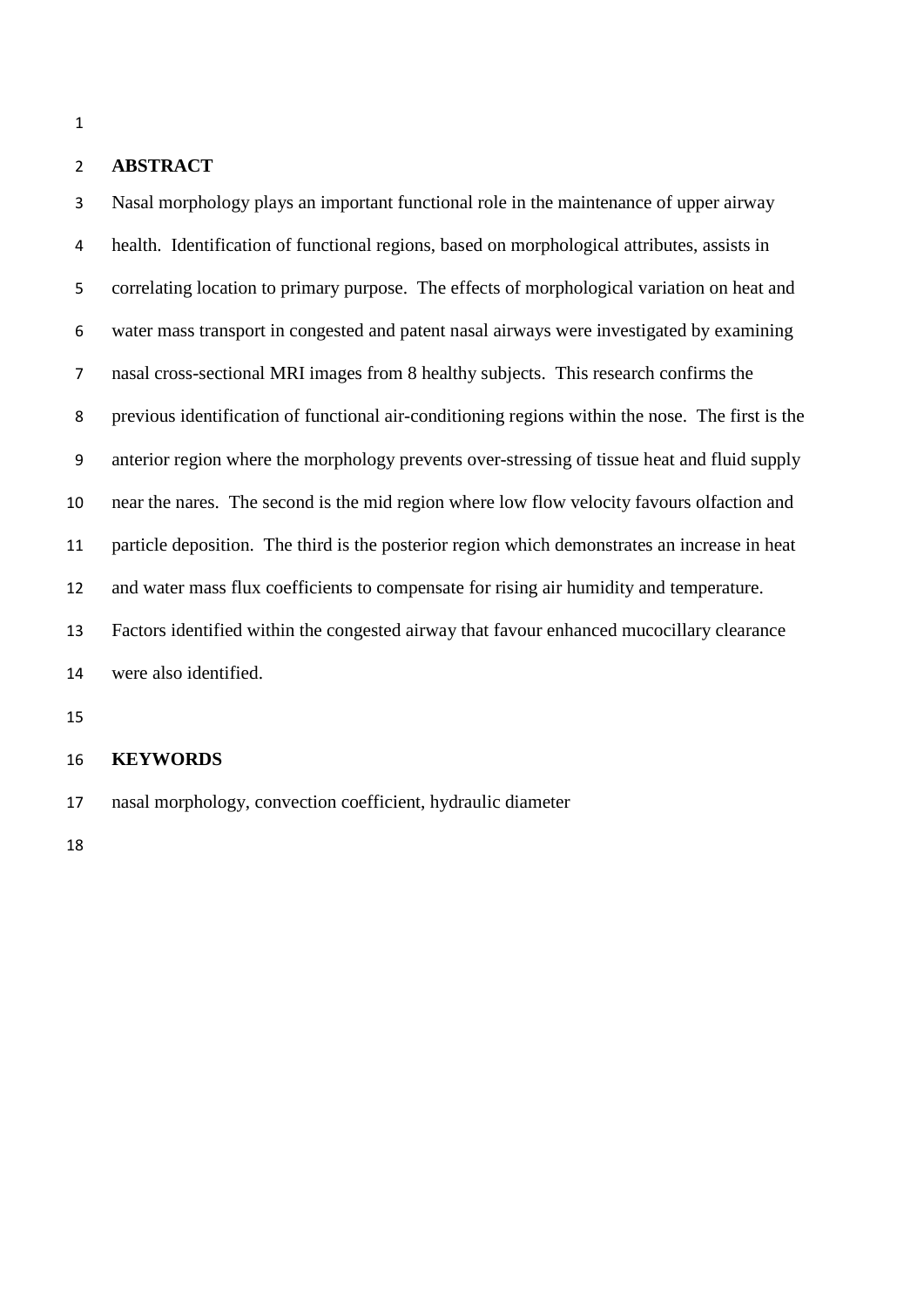# **1. INTRODUCTION**

 The mucociliary blanket in the nasal cavity provides the human airways with the first line of defence against infection, particles and airborne pollutants through entrapment in sticky mucus (Bossi et al., 2004; Cone, 2009; Widdicombe, 2002). Within the nose, this defensive layer is continuously transported towards the pharynx, where it is cleared by swallowing (Antunes et al., 2009) or expectoration. Mucocillary transport velocity (MTV) is significantly influenced by airway fluid hydration state (Button and Boucher, 2008) and normally ranges from 3-25 mm/min (Boek et al., 2002; Mygind and Dahl, 1998). The interior nasal mucosa also provides heat and moisture to condition inhaled air and to prevent lower airway dryness (Doorly et al., 2008a; Rouadi et al., 1999). This air- conditioning function is achieved through the combined action of anatomical features, which include complex and narrow internal geometry (Croce et al., 2006; Doorly et al., 2008b; Segal et al., 2008; Wolf et al., 2004), and vascular/cellular regulatory systems (White et al., 2011). *1.1. Nasal morphology* Modern imaging techniques, such as computed axial tomography (CT) and magnetic resonance imaging (MRI), have enabled the capture of accurate *in-vivo* nasal geometric information, which goes beyond that previously obtained by acoustic rhinometry (AR).

Earlier investigations comparing CT and AR cross-sectional data has a good correlation

23 within the relatively open anterior spaces of the nose (Cakmak et al., 2003; Hilberg et al.,

1989). However, AR tends to underestimate cross-sectional area (CSA) beyond the complex

and sometimes obstructed turbinate region (Cakmak et al., 2005). Post-processing of CT data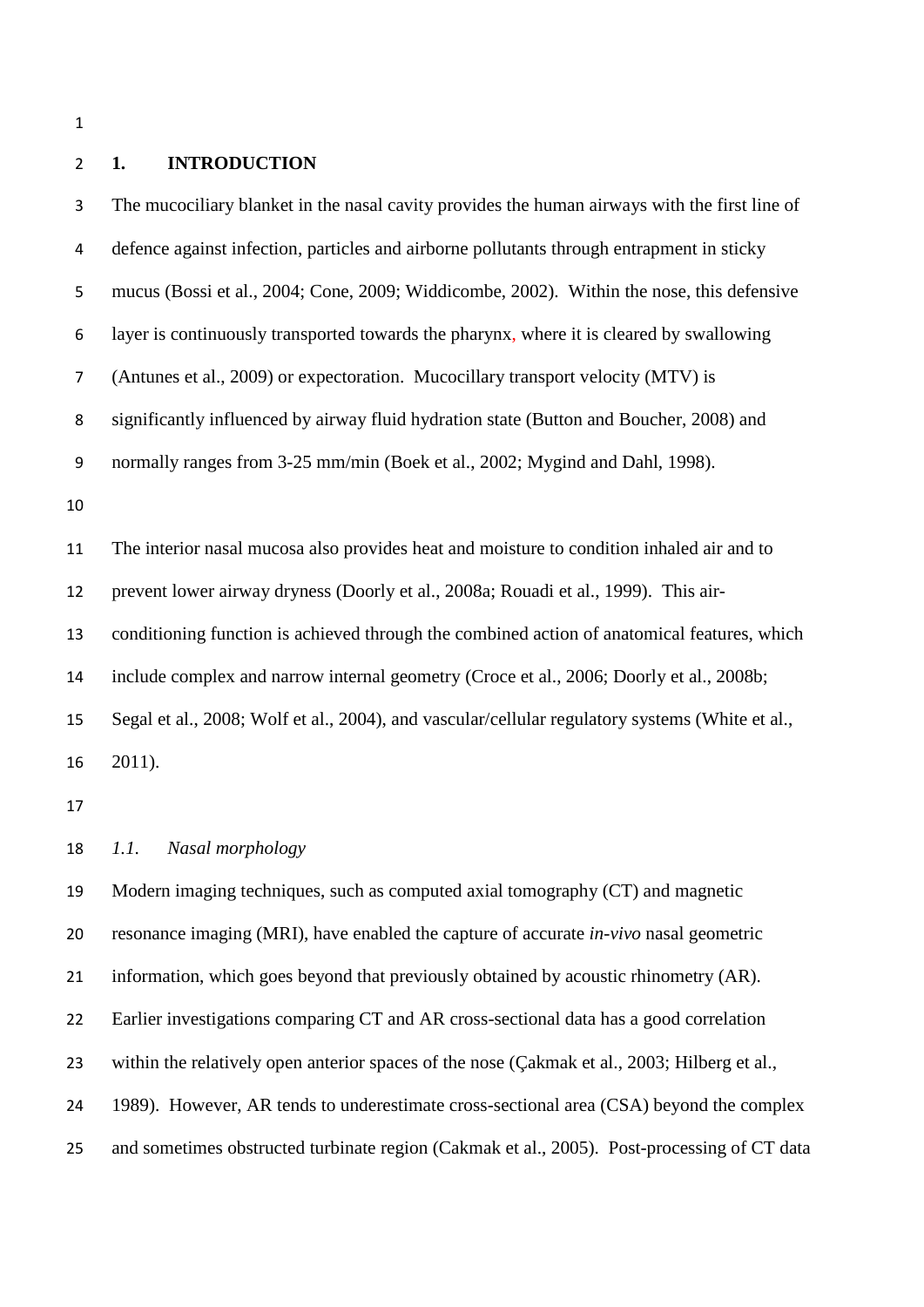also provides additional morphological information unavailable through AR techniques, such as airway perimeter and total airway volume.

 Previous analysis of flow trajectories has identified three functional regions within the two enantiomorphic parts of the nasal airways where nasal morphology is correlated to respiratory function (Mlynski et al., 2001): 1. The anterior tract, consisting of the vestibule, isthmus and anterior cavum, which act as a curved nozzle-diffuser that stabilizes and redirects airflow across the turbinates. 2. The mid functional tract, consisting of a slit-like space that presents a large mucosal surface area to the airflow. 3. The posterior tract, consisting of the posterior cavum, choanae and epipharynx, which act as a curved nozzle to stabilize and redirect airflow to the lower airways. Many morphological studies have been undertaken to improve the functional understanding of geometry as well as the complex dynamic behaviour within this part of the human airway. These studies have resulted in many numerical models of heat and water mass transfer. Analysis techniques vary, but can involve direct importation of CT morphology data into computational fluid dynamics (CFD) software to provide airflow predictions within complex 3-D domains (Chen et al., 2010; Croce et al., 2006; Garcia et al., 2007; Lindemann et al., 2004; Pless et al., 2004). Other methods use mathematical models derived from continuity and transport equations, which are applied to simplified anatomic based geometry to predict airway heat and water mass transfer (Daviskas et al., 1990; Hanna and Scherer, 1986; Naftali, 1998; Tawhai, 2003; Tsu et al., 1988). In this case, the internal forced-convection coefficients for heat and water mass transfer are predicted by the non-dimensional Nusselt 24 ( $N_n$ ) and Sherwood ( $S_h$ ) numbers, determined from two components:

- 
-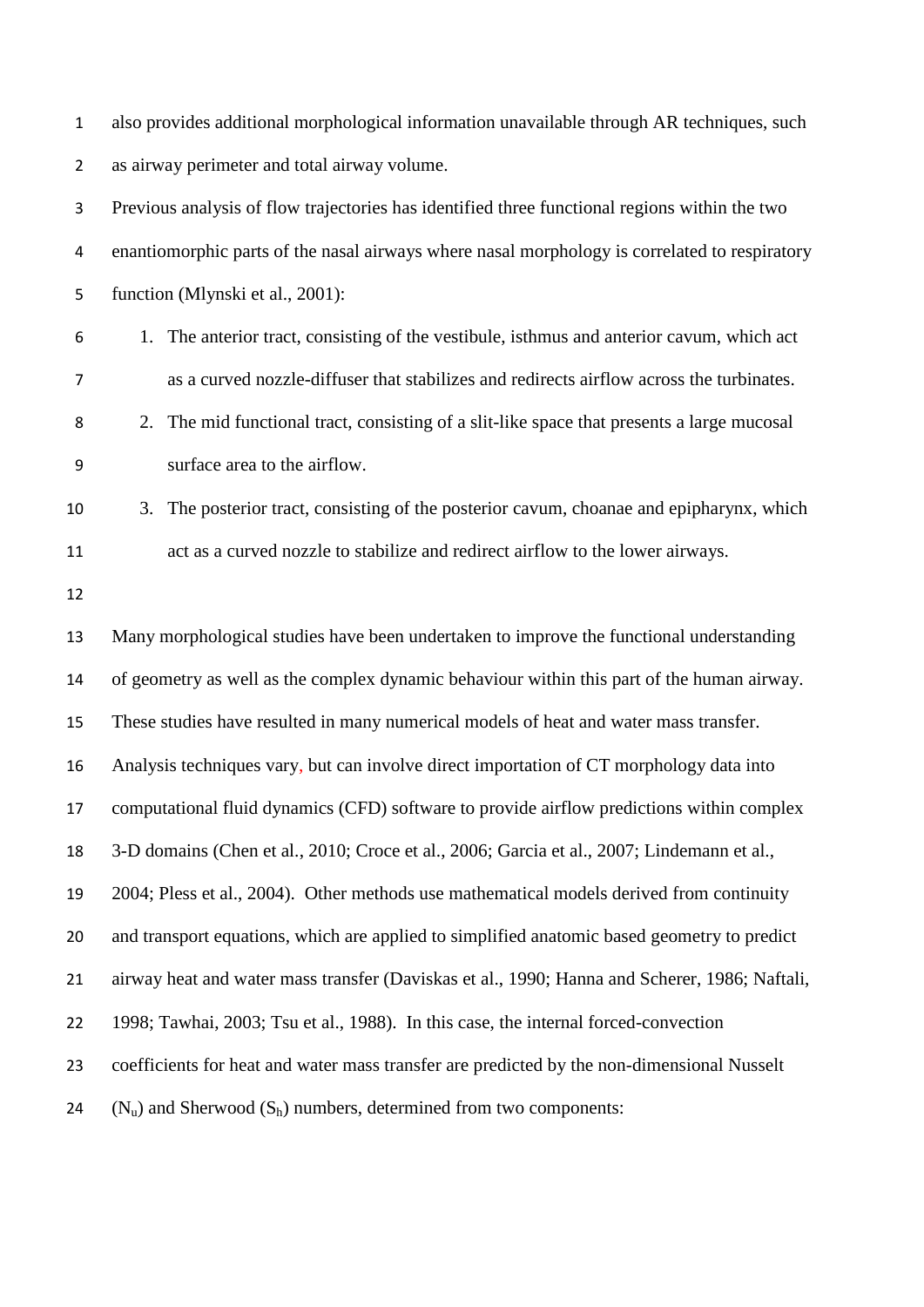| $\mathbf{1}$   | 1. Momentum to thermal diffusivity ratio to yield a Prandtl number $(P_r)$ for heat transfer      |  |  |
|----------------|---------------------------------------------------------------------------------------------------|--|--|
| $\overline{2}$ | or momentum to mass diffusivity to yield a Schmidt number $(S_c)$ for mass transfer.              |  |  |
| 3              | 2. Airflow character, such as laminar or turbulent, predicted by Reynolds number $(R_e)$          |  |  |
| 4              | (Cengel, 2006).                                                                                   |  |  |
| 5              | Under conditions of constant fluid properties $P_r$ and $S_c$ remain unchanged meaning airflow    |  |  |
| 6              | character effectively governs the heat and water mass transfer coefficients. Airflow regime       |  |  |
| $\overline{7}$ | state is normally identified by the magnitude of the Re, which expresses the ratio of inertia to  |  |  |
| 8              | viscous forces as:                                                                                |  |  |
| 9              | $R_e=VD/v$<br>(1)                                                                                 |  |  |
| 10             | where V and D represent the mean fluid velocity and pipe diameter respectively, and v             |  |  |
| 11             | represents the fluid kinematic viscosity. When considering non-circular ducts, such as those      |  |  |
| 12             | found within the nose, D is replaced with a hydraulic diameter $(D_h)$ to account for interaction |  |  |
| 13             | between the moving fluid and boundary surfaces (Fox and McDonald, 1994; Sabersky et al.,          |  |  |
| 14             | 1999). This parameter describes the ratio of flow sectional properties, expressed                 |  |  |
| 15             | mathematically as:                                                                                |  |  |
| 16             | $D_h = 4xCSA/Perimeter$<br>(2)                                                                    |  |  |
| 17             |                                                                                                   |  |  |
| 18             | Through use of the continuity equation, air volume flow rate $(Q)$ can be written as:             |  |  |
| 19             | $Q=V X CSA$<br>(3)                                                                                |  |  |
| 20             | In reality, the inhaled air physical properties do not significantly change during passage        |  |  |
| 21             | through the nose. Given this, variation in CSA and $D_h$ correspond to geometrical changes,       |  |  |
| 22             | which directly influence the magnitude of $R_e$ and hence the heat and water mass transport.      |  |  |
| 23             |                                                                                                   |  |  |
| 24             | 1.2.<br>Nasal Cycle                                                                               |  |  |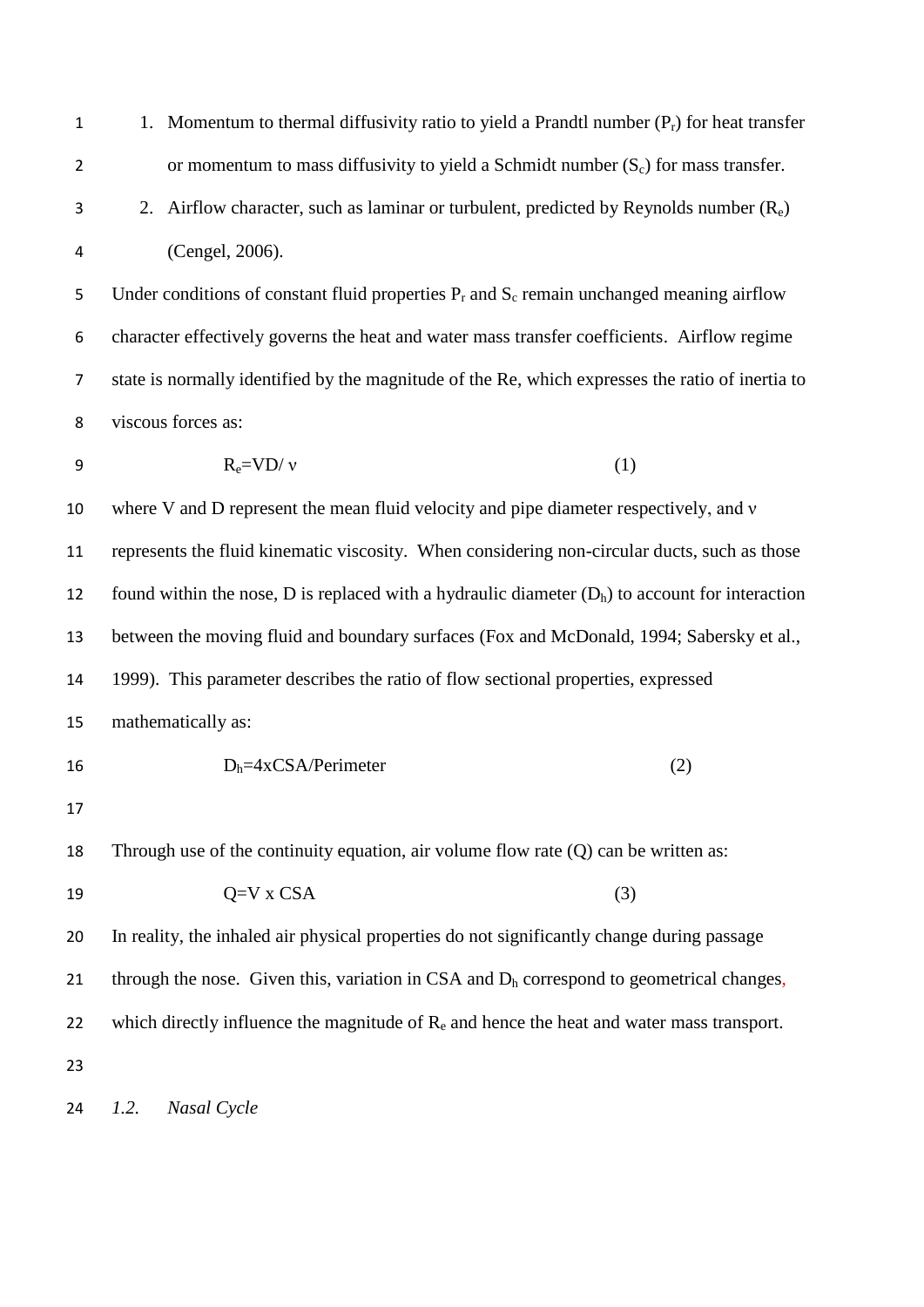| $\mathbf{1}$   | It is well known that $20 - 40$ % of the population (Davis and Eccles, 2004; Hanif et al., 2000) |
|----------------|--------------------------------------------------------------------------------------------------|
| $\overline{2}$ | experience periodic congestion/decongestion of the erectile tissue in each side of the nose      |
| 3              | (Druce, 1988; Lindemann et al., 2003). This 'nasal cycle' results in alternating patent and      |
| 4              | congested passages within the two enantiomorphic parts of the airway for periods ranging         |
| 5              | from $1 - 7$ hours (Kennedy et al., 1988). This time span is made up from combinations of        |
| 6              | discrete ultradian periods spanning 1-1½ hours (Atanasov et al., 2003). The nasal cycle          |
| $\overline{7}$ | usually goes unnoticed since the total nasal airflow resistance remains unaffected (Eccles,      |
| 8              | 1982; Wolf et al., 2004).                                                                        |
| 9              |                                                                                                  |
| 10             | In this study, the nasal morphology of eight individuals was investigated using MRI              |
|                |                                                                                                  |

 techniques. Unlike previous work, morphological analysis was used to identify functional regions within the nose. To the best of our knowledge, no one has considered the distribution 13 of CSA and  $D_h$  throughout the two enantiomorphic parts of the nasal airway in terms of its physiological significance to local heat and water flux. The difference in airflow between patent and congested airways was also examined with regards to the nasal cycle.

# **2. MATERIALS AND METHODS**

### *2.1. Morphology acquisition*

 Four male and four female healthy non-smoking participants, of mixed ethnicity and ages ranging from 21 – 51 years and with no prior history of upper airway disease, volunteered for the study. Ethical approval was granted by The Auckland University of Technology Ethics 22 Committee, application number 10/121, with each participant giving informed consent. Each participant also undertook a visual nasal internal examination to ensure the absence of morphological abnormalities such as significantly displaced septum, mucosal inflammation or other nasal pathological conditions. All participants had not received any form of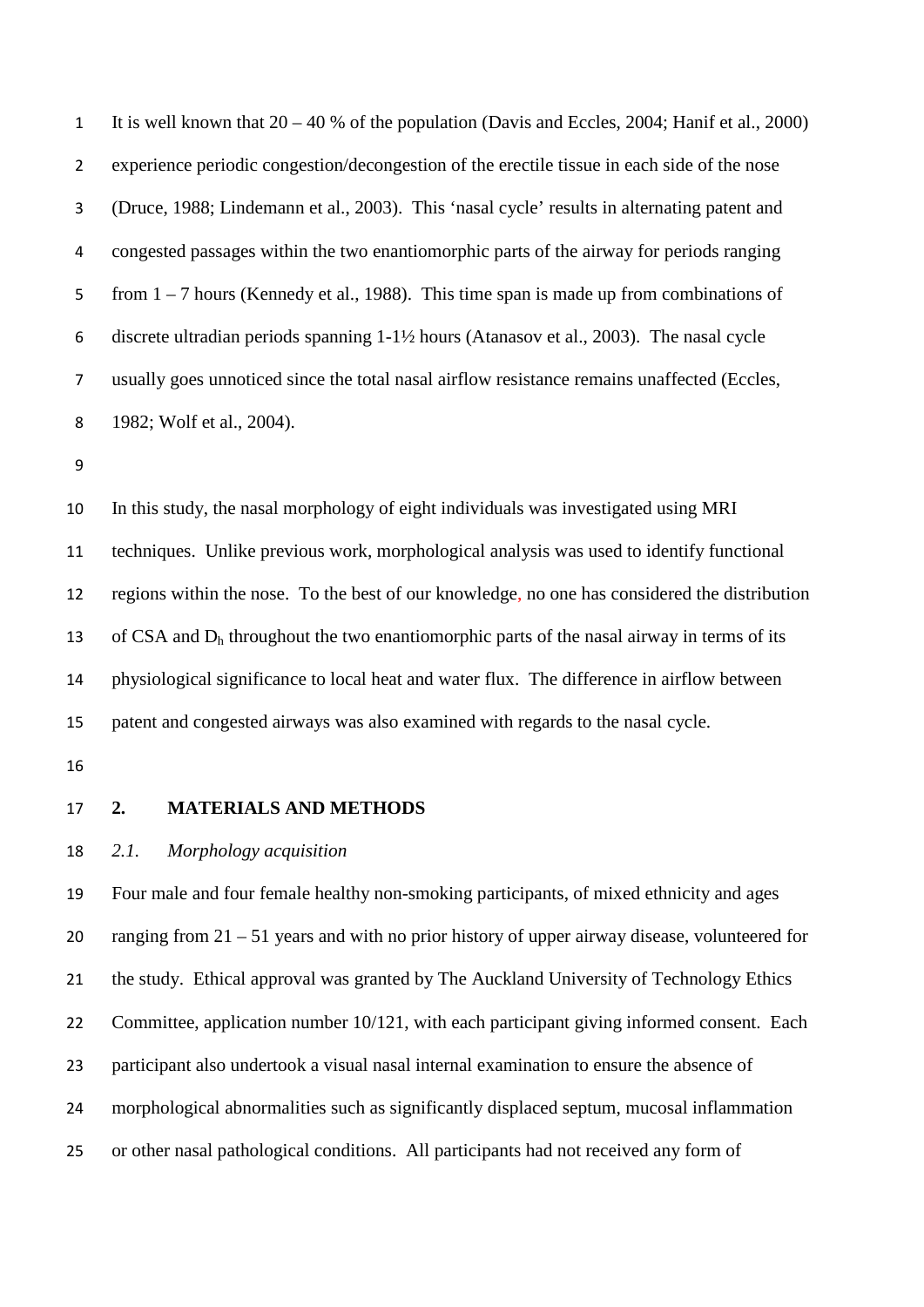medicine and had not consumed food for 2 hours, or alcohol for 24 hours, prior to undertaking the MRI scan. They also undertook a maximal voluntary nasal ventilation test, measured simultaneously from the nares, to determine the status of their nasal cycle immediately prior to scanning. This test was repeated directly upon conclusion of scanning to ascertain if changes in nasal cycle had occurred during testing. Participants were studied in the supine position within a 3-Tesla MRI scanner (Siemens Magnetom Skyra) using a head array coil. The region of interest within the nose spanned from the anterior isthmus to the posterior choanae. Morphologic image acquisition used T1-weighted sagittal slices of repetition time (TR) 700 ms, and echo time (TE) of 12.0 ms. Slice thickness was 0.78 mm, echo spacing 4.05 ms and duration of each scan was approximately 5 minutes. *2.2. Airway measurement* Post processing of acquired DICOM format MRI images was undertaken using 3 D-Doctor <sup>TM</sup> (Able Software Corp) to define airway boundaries using 0.78 mm coronal slices orientated perpendicular to the floor of the nose. Nasal airway geometric properties for each participant

were compiled and plotted using MatLab ™ (MathWorks, Natick, MA, USA).

| 18 | J. | <b>RESULTS</b> |
|----|----|----------------|
|    |    |                |

# *3.1 Geometry comparisons*

 Figure 1 shows the distribution of morphological CSA and perimeter data along the nasal 21 airway vs. non-dimensional airway position  $(X/L)$ , where X is the distance from the vestibule 22 and L is the total distance from the vestibule to posterior region of interest. Figure 1 presents data for both patent and congested airways and demonstrates magnitudes and distribution within the normal physiological range (Hilberg et al., 1989; Lang et al., 2003; Yokley, 2009). Non-dimensional airway position is used to account for inter-participant variation in nasal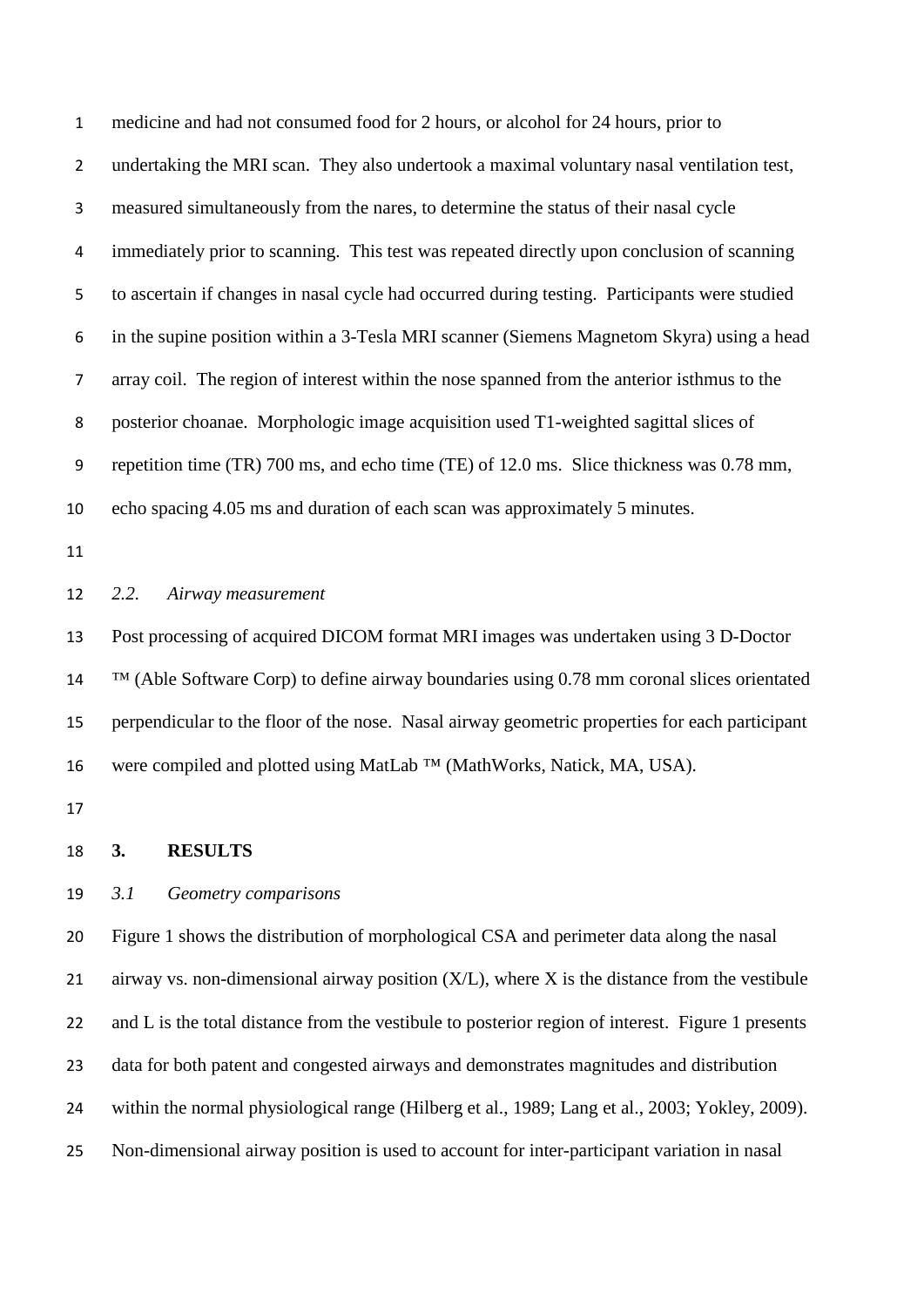passage length. The solid curve in each of these figures represents the line of best fit for each parameter recorded and trends change in nasal morphology along the nasal passages. The data in Figure 1 assumes uncorrelated residuals. While this is a questionable assumption, and indeed a lag plot shows appreciable correlation between consecutive residuals, a formal analysis using a Gaussian process (Hankin, 2005) shows that the effect of assuming uncorrelated residuals is likely to be negligible. There is no information to support gender as being a significant factor in the distribution of this data.

- 
- 

# **4. DISCUSSION AND ANALYSIS**

### *4.1 Cross sectional area distribution*

 Comparison of morphological properties between patent and congested airways (Figs. 1A to 1D) shows CSA as the only parameter that varies. The distribution of CSA (Figs. 1a & 1b) correlates well with other data obtained by both AR and MRI techniques (Çakmak et al., 2003; Cheng et al., 1996; Hilberg et al., 1989; Philip and Renato, 1996; Subramaniam et al., 1998; Wen et al., 2008) and demonstrates the same variation occurring between patent and congested airways (Lang et al., 2003). One participant demonstrated uncharacteristically low CSA and perimeter results within their congested airway.

#### *4.2. Hydraulic diameter distribution*

20 Figure 2 shows  $D_h$  vs. X/L and indicates that  $D_h$  in both human patent and congested airways follows a similar trend; however, the former has relatively higher values than the latter. Both of these compare poorly to patent and congested airways, measured using the AR techniques (Lang et al., 2003), which ranged from 30-60 mm measured at the anterior head of the inferior turbinate (not shown in Figure 2). Unlike imaging techniques used in this research, 25 rhinoresistometry measures flow and pressure in order to calculate  $D<sub>h</sub>$  which may account for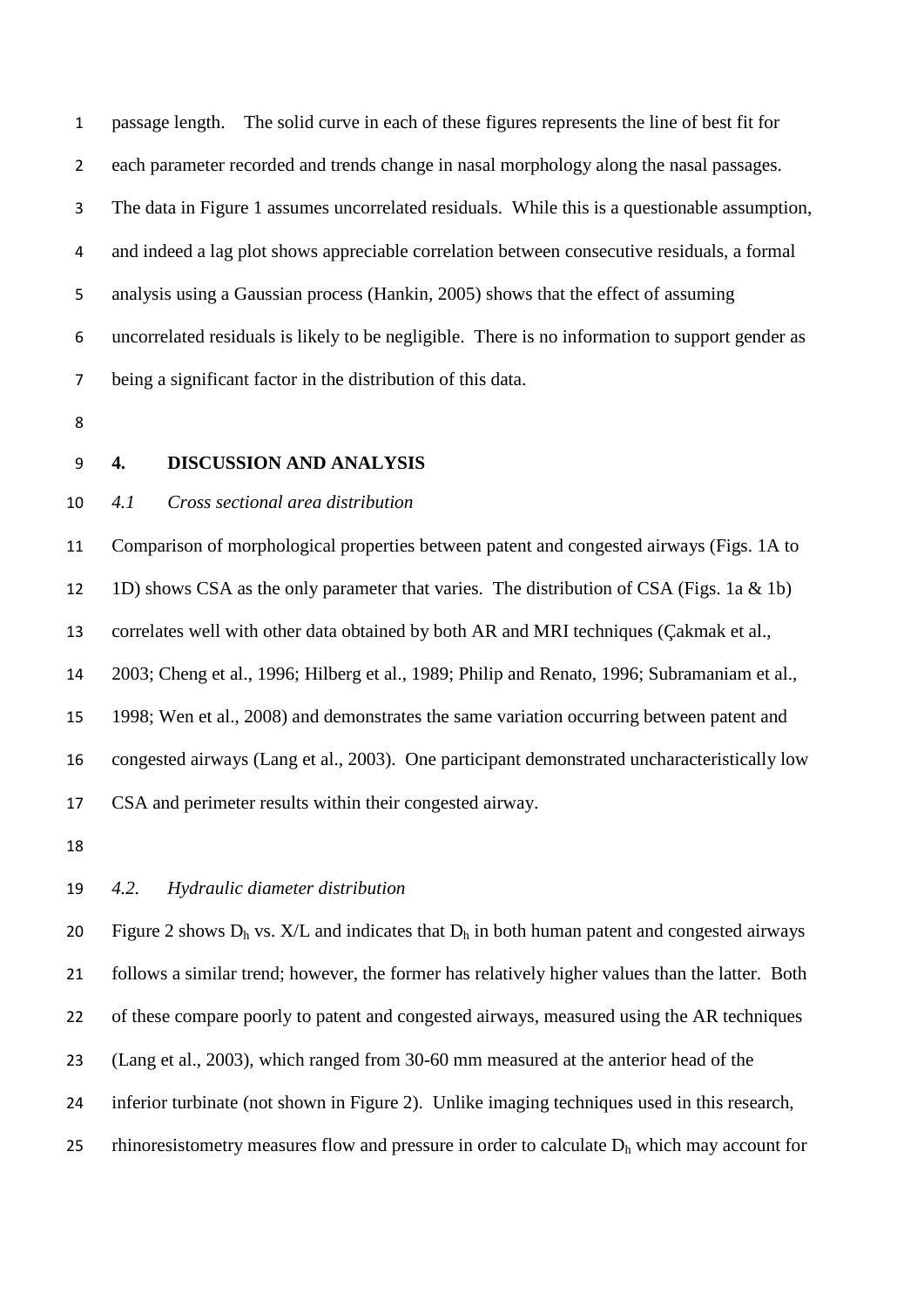this poor correlation. For comparison purposes, results previously obtained from human cadaver mouldings (Hanna, 1983) are shown in Figure 2. These demonstrate slightly higher values than the data obtained in this research which is probably due to unavoidable tissue 4 shrinkage and the absence of perfusion within cadaveric erectile tissue.  $D_h$  values measured using MRI in live canine nasal airways (Craven et al., 2007) (also shown in Figure 2) over the same region demonstrate similar results, both in terms of magnitude and distribution. These close results may be attributed to both human and canine airways having similar heating and humidifying functional requirements using similar tidal volumes.

# *4.3. Functional regions*

11 Examination of the  $D_h$  distribution along the non-dimensional airway (Figure 2) suggests the presence of three distinct function regions (Mlynski et al., 2001). The first 20% (X/L=0.2) of the anterior region of the airway is characterized by a reduction in which corresponds to a progressive narrowing of CSA. The mid functional portion, covering a further 60% of the 15 airway is characterized by a constant minimum  $D_h$  value. Over this region, fluctuation in CSA (Figs. 1 A & 1B) is counterbalanced by change in perimeter (Figs. 1 C & D). The posterior portion, commencing approximately 80 % (X/L=0.8) into the airway, is 18 characterized by a rapid increase in  $D_h$ .

### *4.4 Heat and water flux*

21 Assuming constant air physical properties identifies  $R_e$  as playing a major role in regulating 22 the heat and mass transfer processes within the nose. Figure 3A shows the distribution of  $R_e$ 23 vs.  $X/L$ . There is a significant reduction in  $R_e$  magnitude within the mid functional region of both patent and congested airways. This indicates a reduction in flow velocity in this region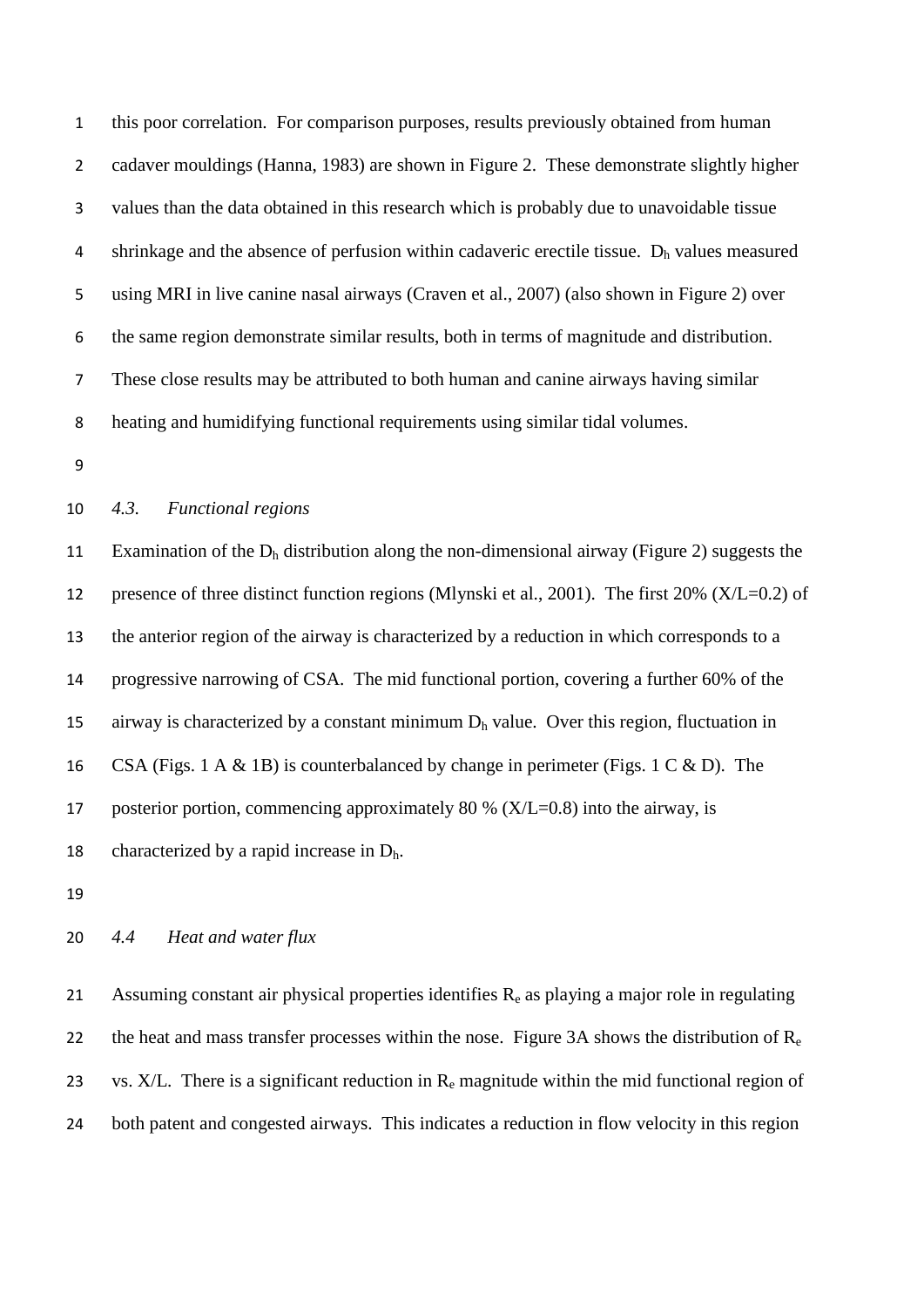which favours olfaction function and particulate deposition as well as an increase in the duration of time air is exposed to the mucosal surfaces.

3 Figure 3B shows the net heat and water flux (N-Flux<sub>qw</sub>) vs.  $X/L$ . This variable, derived from 4 R<sub>e</sub> and airway surface area, effectively quantifies the total heat and water flux distribution along the nasal airway. Cool and dry air potentially provides the greatest air-conditioning challenges to the nasal mucosa by placing a disproportionate heat and water mass flux burden on the anterior airway. To overcome this 'shock' effect, it appears that the initial anterior region, covering the transition between the skin at the nares and middle airway epithelia 9 (X/L=0 – 0.20), has reduced N-Flux<sub>qw</sub>. During tidal breathing, cyclic exchanges of heat and water need to be distributed evenly along the mucosal surface to balance out tissue loadings. 11 A constant N-Flux<sub>qw</sub> value within the mid functional region of the patent airway must contribute to achieving this under conditions of alternating airflow. This region covers the 13 majority of patent airway length  $(X/L=0.20 - 0.80)$  and results in progressive heating and humidifying of inhaled air as it traverses the length of the nasal passage. Of note are the 15 fluctuating suppressed N-Flux<sub>qw</sub> values for congested airways. The posterior regions in both 16 patent and congested airways are characterised by an increase in  $N$ -Flux<sub>qw</sub> which would ensure further heat and water flux occurs within this locale.

# *4.5 Mucocillary clearance*

 Periodic congestion/decongestion of the nasal airways has been shown previously to assist in purging contaminants entrapped within the mucus layer of the congested airway (Soane et al., 21 2001). In our investigation, reduction in N-Flux<sub>qw</sub> occurred at two locations within the mid functional portion of the congested airway (Fig 3B). Although the purpose of the nasal cycle is currently not fully understood, it is thought to play a role in balancing mucosal heat and water fluxes (Elad et al., 2008), as well as allowing the cells on the congested side to rest and 25 recharge (Eccles, 1982). This reduction in N-Flux<sub>ow</sub> coincides with reduced air flow in the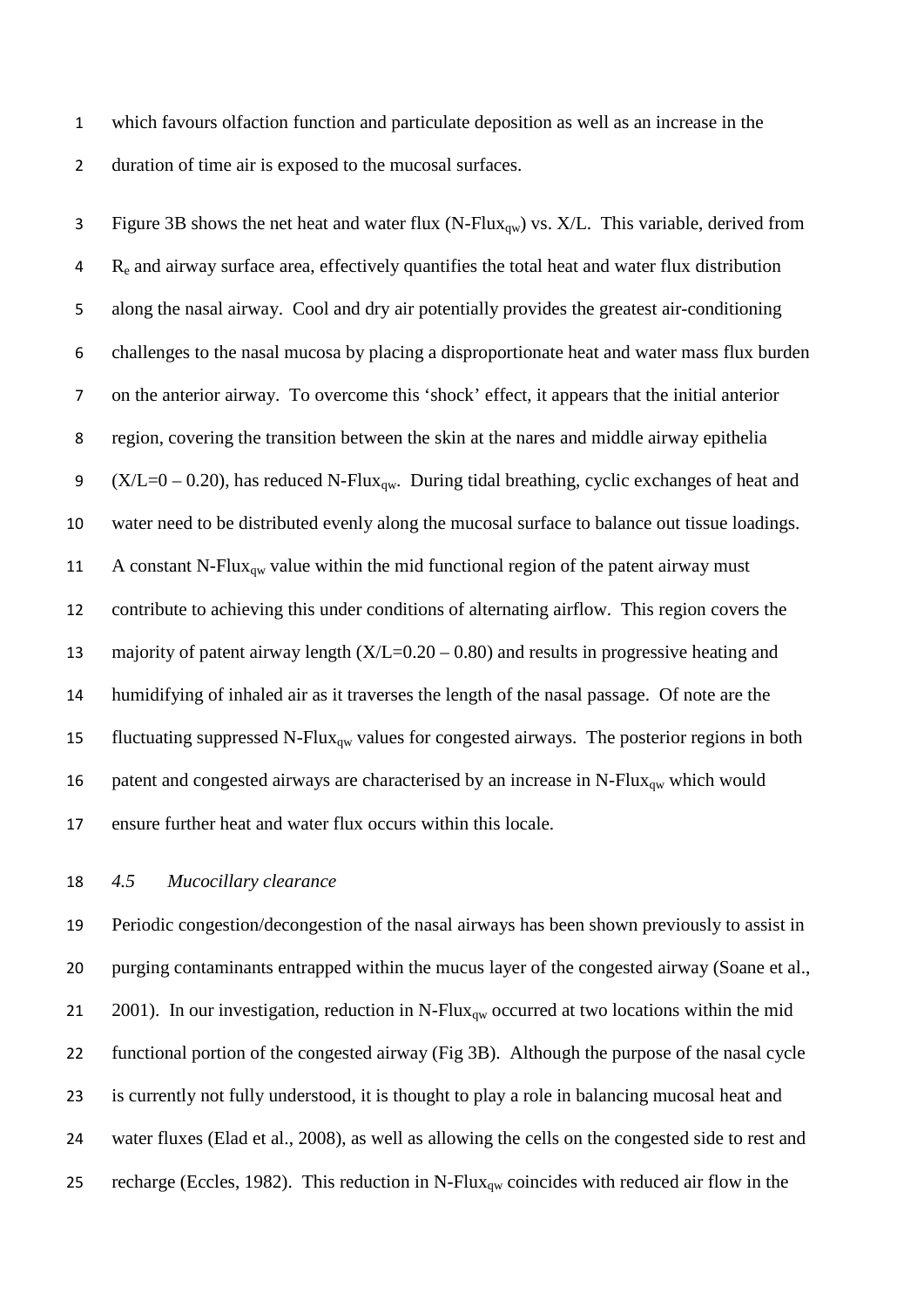congested airway and should result in no net change in air-conditioning of the combined airways. Earlier research has found that the degree of water saturation did not correlate to any position along the airway or time during the nasal cycle (Lindemann et al., 2003). Reduced heat and water demand within the congested airway leads to replenishment of airway fluid levels and additional mucus hydration, both of which have been shown to improve MTV (Kilgour et al., 2004). Further, diminished airflow within the congested airway also leads to a reduction in particulate and other airborne pollutant deposition rates into the sticky mucus layer, further aiding mucocillary clearance. Since MTV is predominantly regulated by purinergic mechanisms (Braiman et al., 2000; Bucheimer and Linden, 2004; Button and Boucher, 2008), mucus transport acts independently of the nasal cycle.

#### **CONCLUSIONS**

 This investigation has identified three functional regions occurring within the nasal airways. The anterior functional region of both patent and congested airways demonstrates a reduction 16 in N-Flux<sub>ow</sub> that prevents local stressing of underlying tissue heat and water supply. The mid 17 functional regions of the two enantiomorphic nasal airways demonstrate a reduction in  $R_e$  which favours olfactory function and particulate deposition by increasing the time of air is exposed to the mucosal surfaces. This functional region of the patent airway also experiences 20 constant N-Flux<sub>qw</sub> which balances tissue heat and water supply during the period of greatest 21 demand. The posterior region of both airways experience increases in N-Flux<sub>aw</sub> in order to 22 achieve further air-conditioning despite reduced driving gradients. Finally, reduced N-Flux<sub>ow</sub> occurs within the congested airway which supports earlier findings of enhanced mucus clearance occurring within this passage.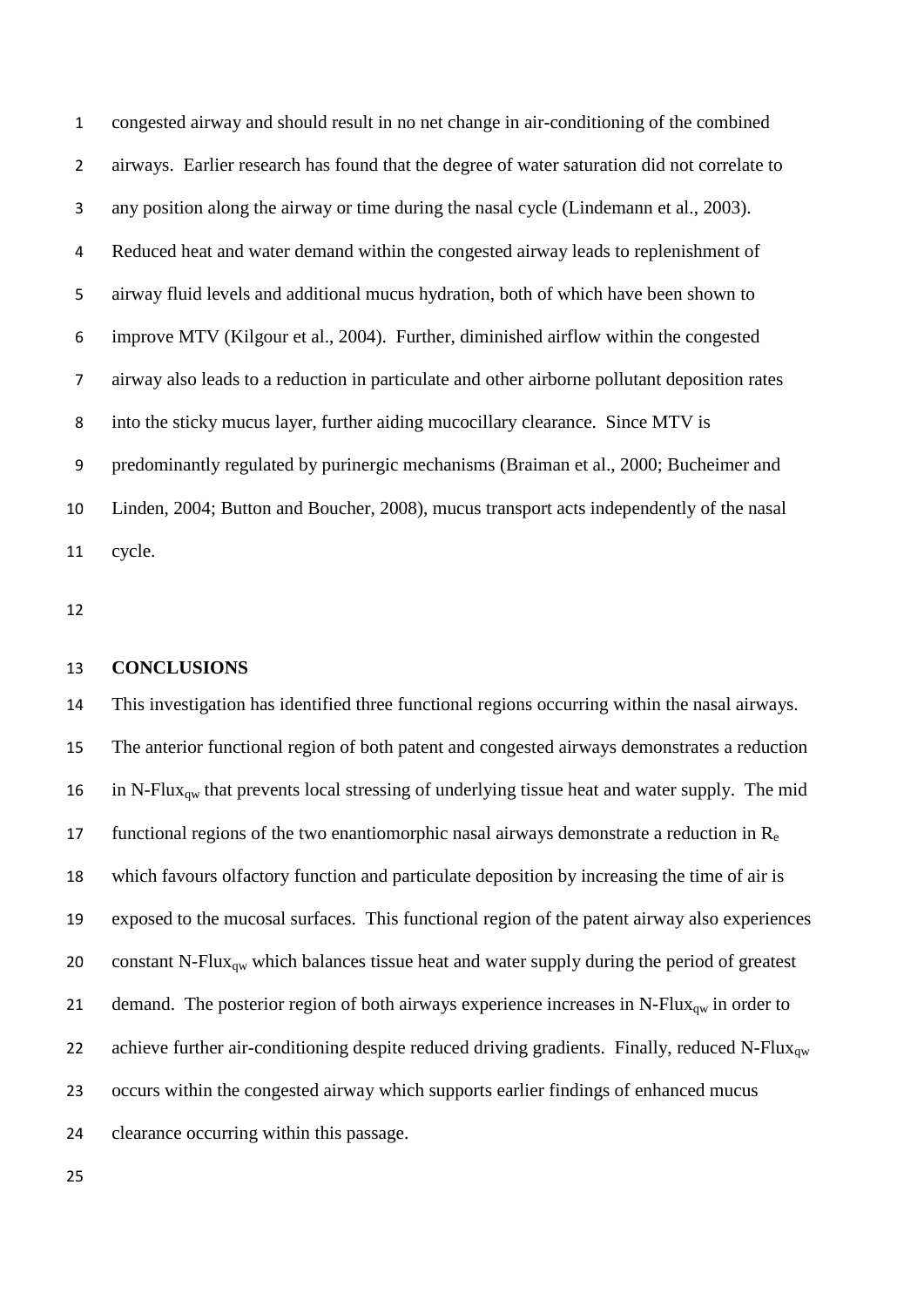# **ACKNOWLEDGEMENTS**

The authors would like to thank both Assoc. Prof. Brett Cowan and Dr Beau Pontré, both

- from the Centre for Advanced MRI (CAMRI), University of Auckland, for their valuable
- MRI protocol advice. We would also like to acknowledge Dr Robin Hankin of the School of
- Computing and Mathematical Sciences, Auckland University of Technology, for assistance in
- statistical analysis.
-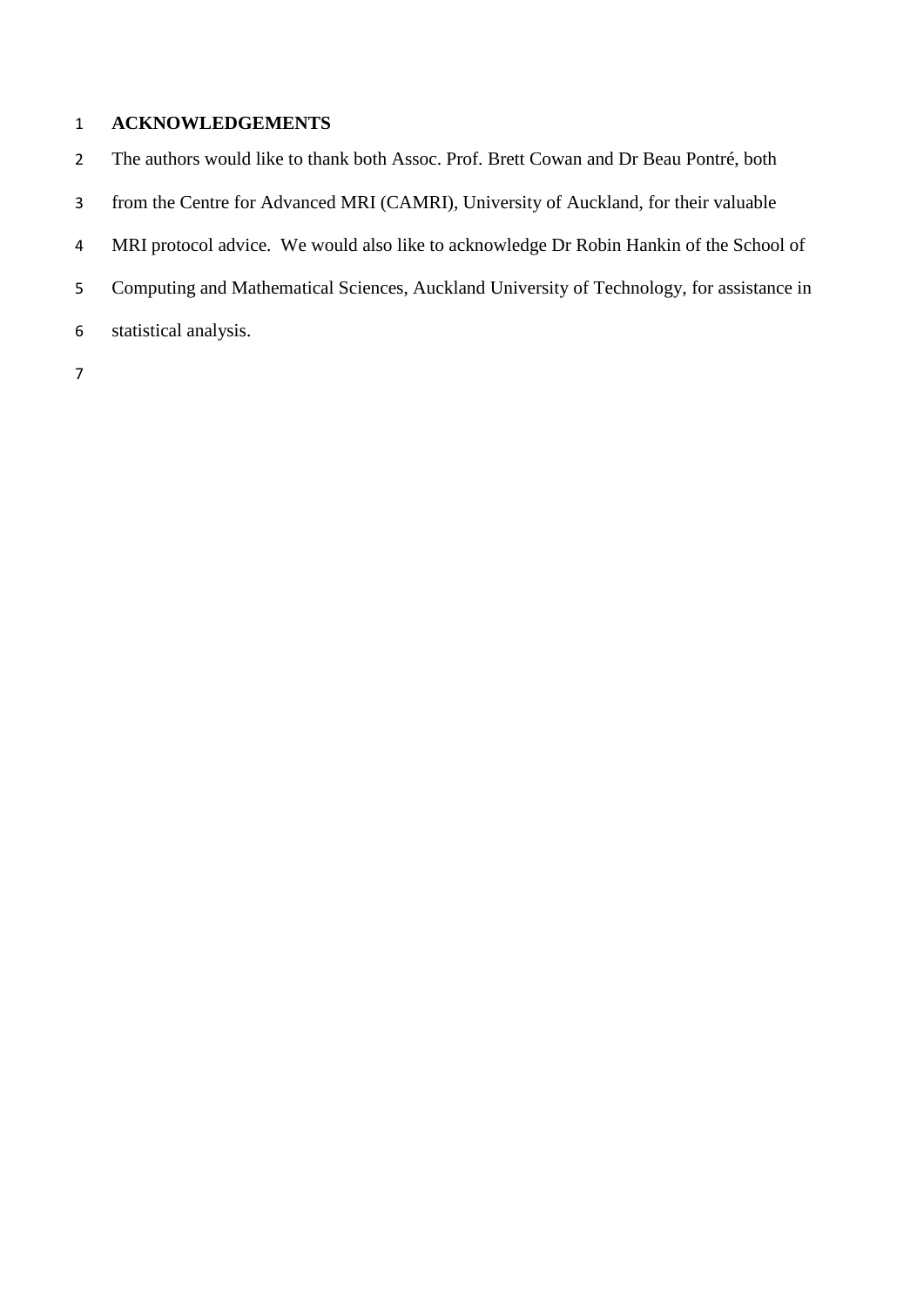## **REFERENCES**

- Antunes, M.B., Gudis, D.A., Cohen, N.A., 2009. Epithelium, Cilia, and Mucus: Their Importance in Chronic Rhinosinusitis. Immunol. Allergy Clin. North Am. 29, 631-643.
- Atanasov, A.I., Dimov, P.D., Dimitrov, B.D., 2003. Time periods in the nasal cycle during night sleep.
- Biol. Rhythm. Res. 34, 355-366.
- Boek, W.M., Graamans, K., Natzijl, H., van Rijk, P.P., Huizing, E.H., 2002. Nasal mucociliary transport: new evidence for a key role of ciliary beat frequency. Laryngoscope 112, 570-573.
- Bossi, R., Piatti, G., Roma, E., Ambrosetti, U., 2004. Effects of long-term nasal continuous positive
- airway pressure therapy on morphology, function, and mucociliary clearance of nasal epithelium in
- patients with obstructive sleep apnea syndrome. Laryngoscope 114, 1431-1434.
- Braiman, A., Silberberg, S.D., Priel, Z., 2000. Purinergic stimulation of ciliary activity. Drug Dev. Res. 50, 550-554.
- Bucheimer, R.E., Linden, J., 2004. Purinergic regulation of epithelial transport. J. Physiol. 555, 311- 321.
- Button, B., Boucher, R.C., 2008. Role of mechanical stress in regulating airway surface hydration and mucus clearance rates. Respir. Physiol. Neurobiol. 163, 189-201.
- Cakmak, O., Çelik, H., Cankurtaran, M., Ozluoglu, L.N., 2005. Effects of Anatomical Variations of the
- Nasal Cavity on Acoustic Rhinometry Measurements: A Model Study. Am. J. Rhinol. 19, 262.
- Çakmak, Ö., Coşkun, M., Çelik, H., Büyüklü, F., Özlüoğlu, L.N., 2003. Value of Acoustic
- Rhinometry for Measuring Nasal Valve Area. Laryngoscope 113, 295-302.
- Cengel, Y.A., 2006. Heat and Mass Transfer: A Practical Approach, 3rd ed. McGraw-Hill, Singapore.
- Chen, X.B., Lee, H.P., Chong, V.F.H., Wang, D.Y., 2010. Numerical simulation of the effects of inferior turbinate surgery on nasal airway heating capacity. Am J Rhinol Allergy 24, 118.
- Cheng, Y.S., Yeh, H.C., Guilmette, R.A., Simpson, S.Q., Cheng, K.H., Swift, D.L., 1996. Nasal Deposition
- of Ultrafine Particles in Human Volunteers and Its Relationship to Airway Geometry. Aerosol Sci Technol 25, 274 - 291.
- Cone, R.A., 2009. Barrier properties of mucus. Adv. Drug Delivery. Rev. 61, 75-85.
- Craven, B.A., Neuberger, T., Paterson, E.G., Webb, A.G., Josephson, E.M., Morrison, E.E., Settles,
- G.S., 2007. Reconstruction and Morphometric Analysis of the Nasal Airway of the Dog (Canis
- familiaris) and Implications Regarding Olfactory Airflow. Anat Rec (Hoboken) 290, 1325-1340.
- Croce, C., Fodil, R., Durand, M., Sbirlea-Apiou, G., Caillibotte, G., Papon, G.F., Blondeau, J.R., Coste,
- A., Isabey, D., Louis, B., 2006. In vitro experiments and numerical simulations of airflow in realistic nasal airway geometry. Ann. Biomed. Eng. 34, 997-1007.
- Davis, S.S., Eccles, R., 2004. Nasal congestion: mechanisms, measurement and medications. Core information for the clinician. Clin. Otolaryngol. 29, 659-666.
- Daviskas, E., Gonda, I., Anderson, S.D., 1990. Mathematical modeling of heat and water transport in
- human respiratory tract. J. Appl. Physiol. 69, 362-372.
- Doorly, D., Taylor, D.J., Franke, P., Schroter, R.C., 2008a. Experimental investigation of nasal airflow.
- Proc. Inst. Mech. Eng. [H] 222, 439-453.
- Doorly, D.J., Taylor, D.J., Schroter, R.C., 2008b. Mechanics of airflow in the human nasal airways. Respiratory Physiology and Cell Neurobiology 163, 100-110.
- Druce, H.M., 1988. Measurement of nasal mucosal blood flow. J. Allergy Clin. Immunol. 81, 505-508.
- Eccles, R., (1982). Neurological and pharmacological considerations, in: Proctor, D.F., Andersen, I.
- (Eds.), The nose: upper airway physiology and the atmospheric environment. Elsevier Biomedical Press, Amsterdam, pp. 191-214.
- Elad, D., Wolf, M., Keck, T., 2008. Air-conditioning in the human nasal cavity. Respir. Physiol. Neurobiol. 163, 121-127.
- Fox, W.R., McDonald, A.T., 1994. Introduction to Fluid Mechanics, 4th ed. John Wiley & Sons, New York.
- Garcia, G.J.M., Bailie, N., Martins, D.A., Kimbell, J.S., 2007. Atrophic rhinitis: a CFD study of air
- conditioning in the nasal cavity. J. Appl. Physiol. 103, 1082-10925.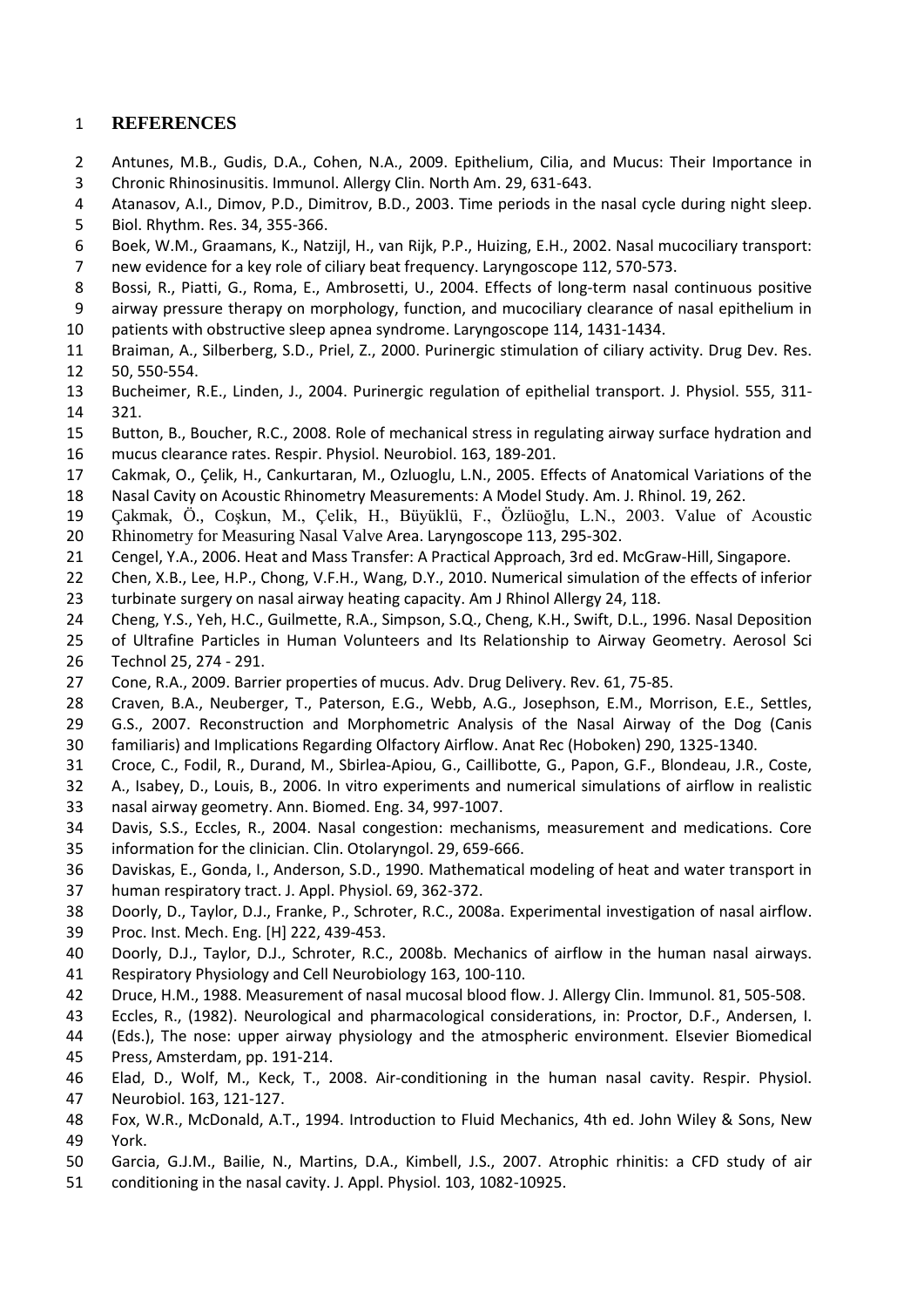- Hanif, J., Jawad, S.S.M., Eccles, R., 2000. The nasal cycle in health and disease. Clin. Otolaryngol. 25, 461-467.
- Hankin, R.K.S., 2005. Introducing BACCO, an R Bundle for Bayesian Analysis of Computer Code Output. J Stat Softw 14, 1-21.
- Hanna, L.M., (1983). Modelling of heat and water vapor transport in the human respiratory tract (air-conditioning). University of Pennsylvania, United States -- Pennsylvania.
- Hanna, L.M., Scherer, P.W., 1986. Regional control of local airway heat and water vapor losses. J.
- Appl. Physiol. 61, 624-632.
- Hilberg, O., Jackson, A.C., Swift, D.L., Pedersen, O.F., 1989. Acoustic rhinometry: evaluation of nasal cavity geometry by acoustic reflection. J. Appl. Physiol. 66, 295-303.
- Kennedy, D.W., Zinreich, S.J., Kumar, A.J., Rosenbaum, A.E., Johns, M.E., 1988. Physiologic mucosal
- changes within the nose and ethmoid sinus: Imaging of the nasal cycle by MRI. Laryngoscope 98, 928-933.
- Kilgour, E., Rankin, N., Ryan, S., Pack, R., 2004. Mucociliary function deteriorates in the clinical range of inspired air temperature and humidity. Intensive Care Med. 30, 1491-1494.
- Lang, C., Grützenmacher, S., Mlynski, B., Plontke, S., Mlynski, G., 2003. Investigating the Nasal Cycle
- Using Endoscopy, Rhinoresistometry, and Acoustic Rhinometry. Laryngoscope 113, 284-289.
- Lindemann, J., Keck, T., Wiesmiller, K., Sander, B., Brambs, H.J., Rettinger, G., Pless, D., 2004. A
- Numerical Simulation of Intranasal Air Temperature During Inspiration. Laryngoscope 114, 1037- 1041.
- Lindemann, J., Leiacker, R., Rettinger, G., Keck, T., 2003. The relationship between water vapour
- saturation of inhaled air and nasal patency. Eur. Respir. J. 21, 313-316.
- Mlynski, G., Grutzenmacher, S., Plontke, S., Mlynski, B., 2001. Correlation of Nasal Morphology and Respiratory Function. Rhinology (Utrecht) 39, 197-201.
- Mygind, N., Dahl, R., 1998. Anatomy, physiology and function of the nasal cavities in health and disease. Adv. Drug Delivery. Rev. 29, 3-12.
- Naftali, S., Schroter, R.C., Shiner, R.J., Elad, D., 1998. Transport phenomena in the human nasal cavity: a computational model. Ann. Biomed. Eng. 26, 831-839.
- Philip, C., Renato, R., 1996. The Nasal Valve and Current Technology. Am. J. Rhinol. 10, 23.
- Pless, D., Keck, T., Wiesmiller, K., Rettinger, G., Aschoff, A.J., Fleiter, T.R., Lindemann, J., 2004.
- Numerical simulation of air temperature and airflow patterns in the human nose during expiration.
- Clin. Otolaryngol. 29, 642-647.
- Rouadi, P., Baroody, F.M., Abbott, D., Naureckas, E., Solway, J., Naclerio, R.M., 1999. A technique to measure the ability of the human nose to warm and humidify air. J. Appl. Physiol. 87, 400-406.
- Sabersky, R.H., Acosta, A.J., Hauptmann, E.G., Gates, E.M., 1999. Fluid Flow: A First Course in Fluid Mechanics, 4th ed. Prentice Hall, New York.
- Segal, R., Kepler, G., Kimbell, J., 2008. Effects of Differences in Nasal Anatomy on Airflow Distribution: A Comparison of Four Individuals at Rest. Ann. Biomed. Eng. 36, 1870.
- Soane, R.J., Carney, A.S., Jones, N.S., Frier, M., Perkins, A.C., Davis, S.S., Illum, L., 2001. The effect of
- the nasal cycle on mucociliary clearance. Clin Otolaryng Allied Sci 26, 9-15.
- Subramaniam, R.P., Richardson, R.B., Morgan, K.T., Kimbell, J.S., Guilmette, R.A., 1998.
- Computational Fluid Dynamics Simulations of Inspiratory Airflow in the Human Nose and
- Nasopharynx. Inhal. Toxicol. 10, 91-120.
- Tawhai, M.H., Hunter, P.J., 2003. Modeling Water Vapor and Heat Transfer in the normal and the Intubated Airways. Ann. Biomed. Eng. 32, 609-622.
- Tsu, M.E., Babb, A.L., Ralph, D.D., Hlastala, M.P., 1988. Dynamics of Heat, Water and Soluable Gas
- Exchange in the Human Airways:1. A Model Study. Ann. Biomed. Eng. 16, 547-571.
- Wen, J., Inthavong, K., Tu, J., Wang, S., 2008. Numerical simulations for detailed airflow dynamics in
- a human nasal cavity. Respir. Physiol. Neurobiol. 161, 125-135.
- White, D.E., Al-Jumaily, A.M., Bartley, J., Somervell, A., 2011. Nasal Air-Conditioning During
- Breathing Therapy. Current Respiratory Medicine Reviews 7, 213-225.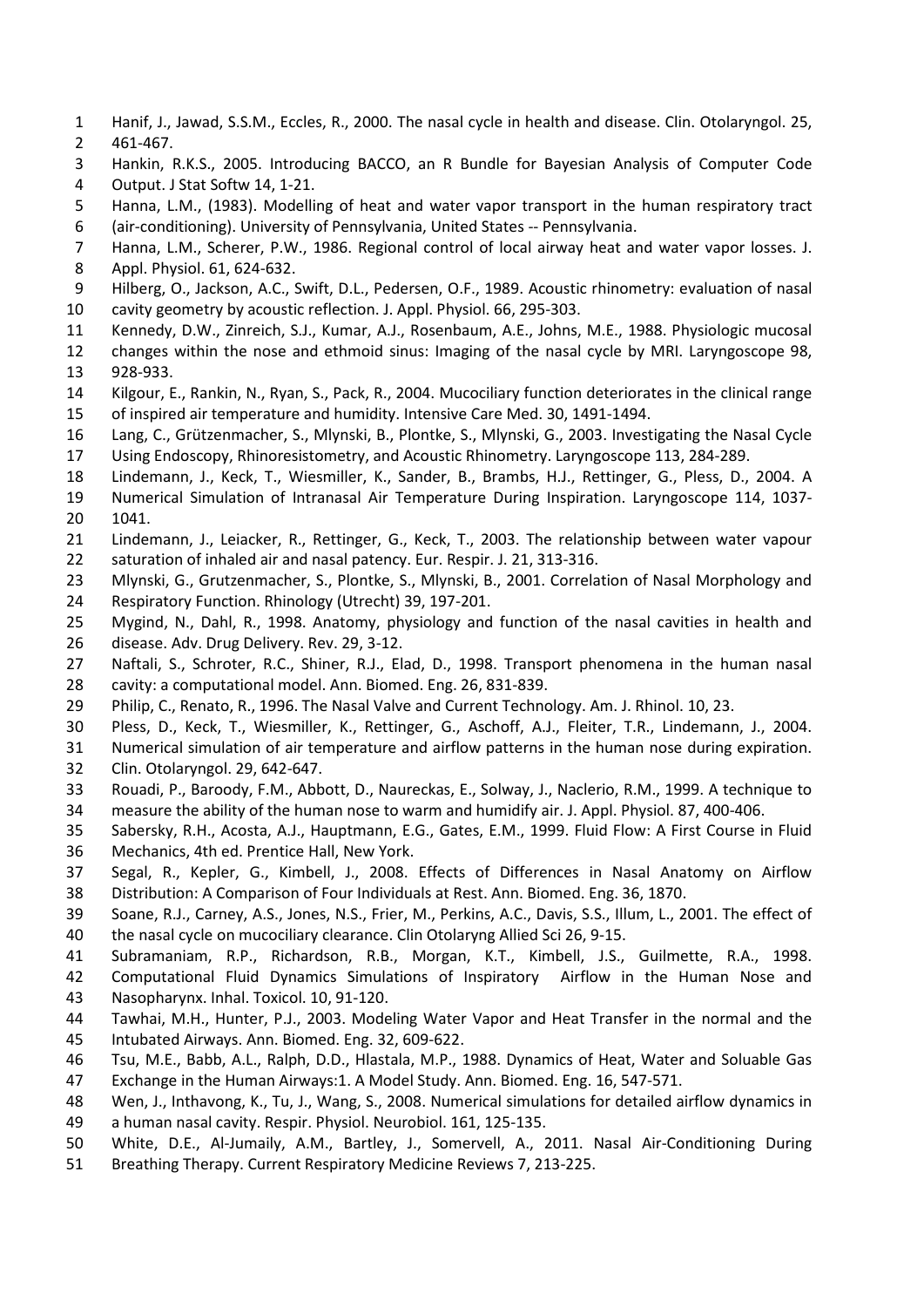- Widdicombe, J.H., 2002. Regulation of the depth and composition of airway surface liquid. J. Anat.
- 201, 313-318.
- Wolf, M., Naftali, S., Schroter, R.C., Elad, D., 2004. Air-conditioning characteristics of the human
- nose. J. Laryngol. Otol. 118, 87-92.
- Yokley, T.R., 2009. Ecogeographic variation in human nasal passages. Am. J. Phys. Anthropol. 138,
- 11-22.
- 
- 
-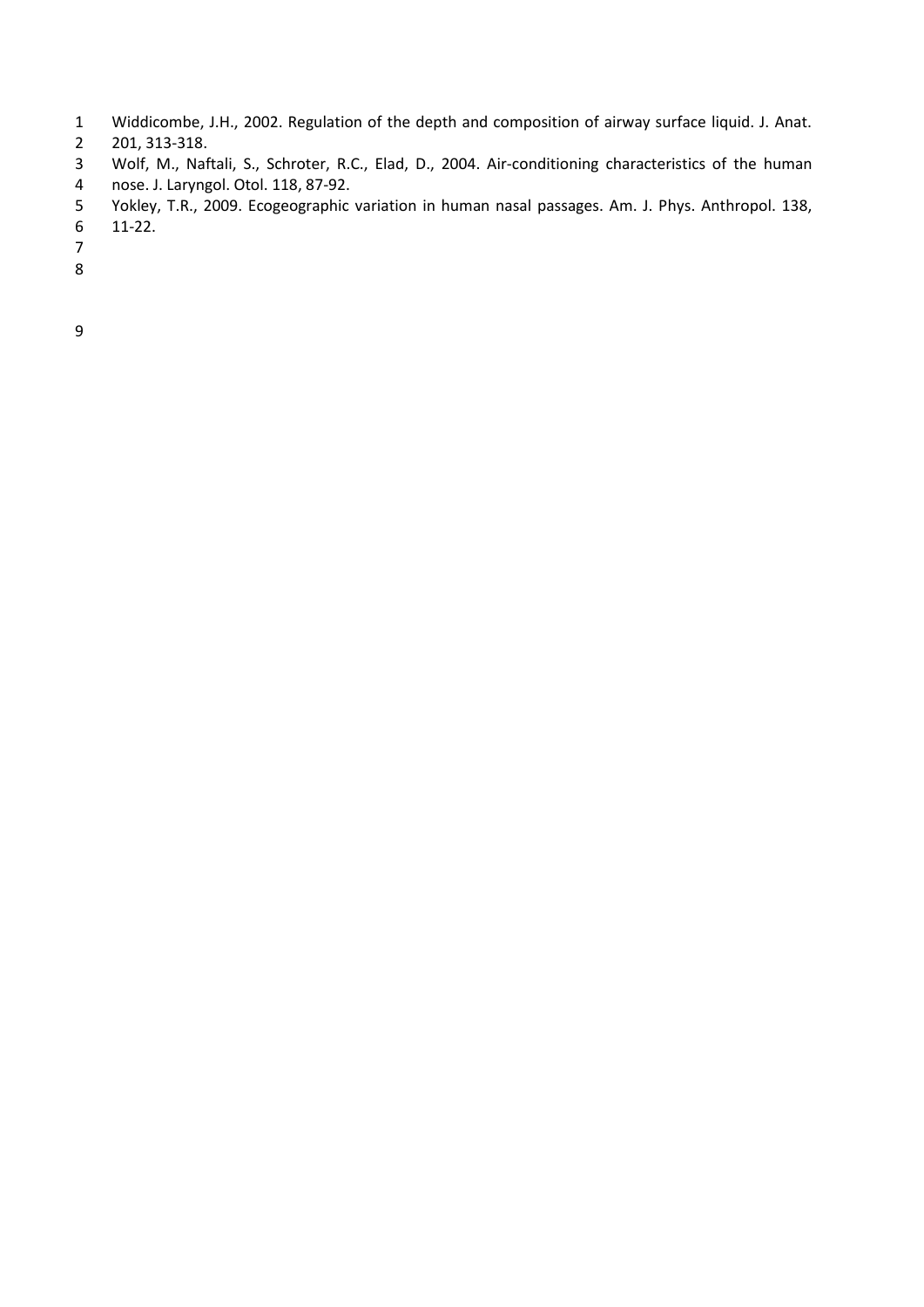

Figure 1: Distribution of participant morphological parameters. **(A)** Patent airway cross-



Congested airway perimeter.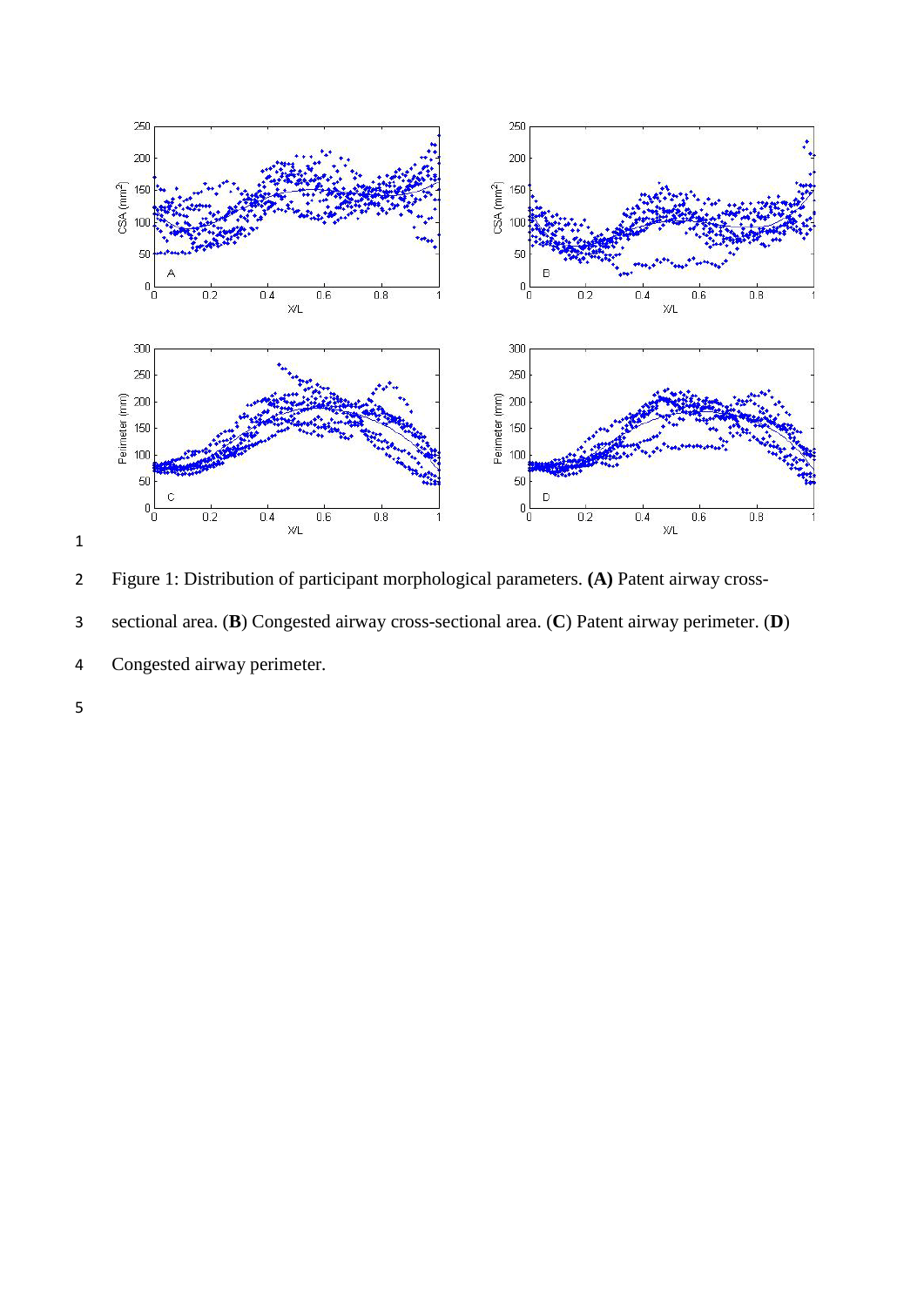



2 Figure 2: Human and canine airway hydraulic diameter distribution:  $-\cdot$  - human patent

- 3 airway (MRI),  $\longrightarrow$  human congested airway (MRI),  $\triangle$  canine airway (Craven et al. (2007),
- 4 ∗ human cadaver (Hanna, 1983).